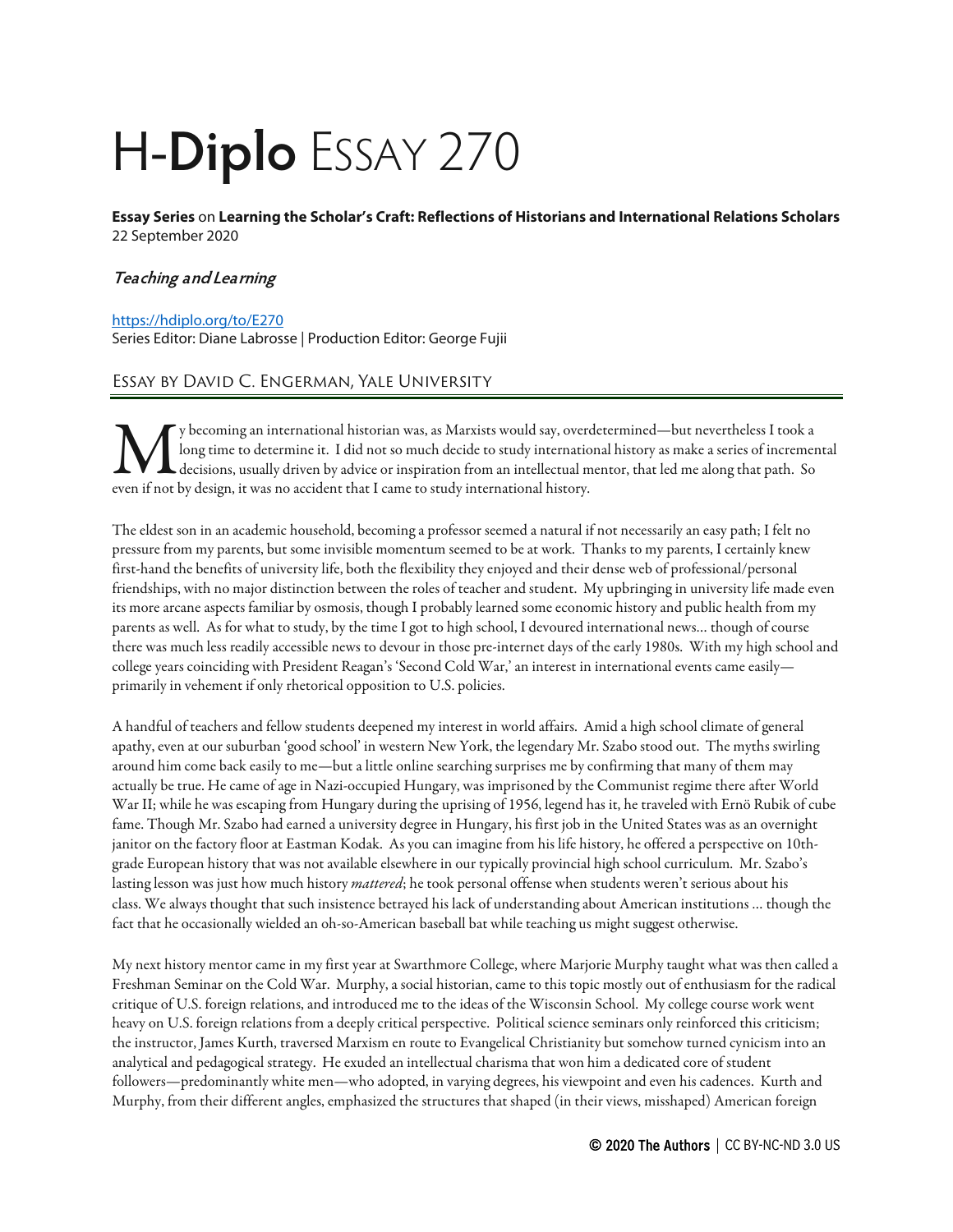relations. So even if I was raised in a solidly centrist (if somewhat skeptical) household, my early mentors held strong political views arrayed along what we might now dismiss as 'Cold War lines.' At that moment, though, they seemed to address the pressing questions of our time.

Other courses at Swarthmore exposed me more to things Russian, including an intensive history seminar and language classes. Unlike most of my classmates in elementary Russian language classes, I read Pushkin because I was interested in the Politburo and not the other way around. My Russian instructor bore more than a passing resemblance to Lenin and had political views to match. He got the last laugh; decades after his course, I can still recite from memory a few lines from a Pushkin poem—but not a single Politburo report.

It says a good deal about my Swarthmore experience that I found graduate coursework something of a letdown. The issue was not so much the seminars themselves, which were interesting and well-organized, and taught by incisive and for the most part dedicated professors. But students' attitudes were very different between college and graduate school; the seminars that defined my last two years at Swarthmore had a playfulness that was crowded out by the professionalism of graduate seminars, first at Rutgers and then, so I could expand my study of Russian history, at University of California-Berkeley. Once again, I found mentors—or, more precisely, lucked into meeting mentors—who expanded my perspectives in different ways. The first was in Madison, fittingly enough for someone already compelled by the Wisconsin School, as I took a few graduate courses while working nearby. Even more fittingly, I got a chance to study with Tom McCormick, one of the pioneering generation of the Wisconsin School. He helped me apply to Rutgers, where I got a chance to work with his friend and classmate Lloyd Gardner, and got deeper into American policies toward Russia with David Foglesong, with his newly minted Berkeley Ph.D. From Rutgers, I went to Berkeley to work with Diane Shaver Clemens—not from Wisconsin, but inclined to its politics and historical vision in any case. By the time I earned my doctorate from Berkeley in 1998, I was a 'grandstudent' of William Appleman Williams twice over, with many other supporting influences along the way.

My commitment to William Appleman Williams's view of the mainspring of American foreign policy was expanded by other courses and other mentors. I gained, for one thing, a deeper appreciation of the relationship between ideas and interests in American cultural history with Jackson Lears at Rutgers, in American intellectual history with David Hollinger at Berkeley, and working at thecompelling if idiosyncratic intersection of political economy and cultural history with Jim Livingston at Rutgers. This scholarly work, as I understood it at the time, was consistent with the thought of William Appleman Williams; his notion of *Weltanschauungen* (world views) derived from mid-century European sociology called for understanding the intellectual structures through which people, past and present, understood the world around them.

My first effort to bring together cultural/intellectual and diplomatic history came in my MA thesis, on American relief for the Soviet famine of the early 1920s—what George Frost Kennan termed "a forgotten chapter" in American-Soviet relations.[1](#page-1-0) Riffing off of the title of my thesis advisor Lloyd Gardner's first book, my MA thesis was called "Economic and Cultural Aspects of Early American-Soviet Relations."[2](#page-1-1) I started by examining the mechanics of the relief effort led by Herbert Hoover, then the head of the American Relief Administration, in Soviet Russia between 1921 and 1923. But the influence of cultural and intellectual history soon kicked in, and I grew more and more interested in how American relief workers and policy makers understood Russian 'national character'and credited or (more often) blamed Russianness for the famine's origins and impact.

My perspective expanded further as I sought to learn more about Soviet views of American aid. I made my first trip to Russia—a summer-long language/research program in St. Petersburg—in 1992, and grew more and more determined to use Russian sources in my work, aided by independent study with Ziva Galili. These interests ultimately led me to transfer to

<sup>1</sup> George F. Kennan, "Our Aid to Russia: A Forgotten Chapter," *New York Times Magazine*, 19 July 1959.

<span id="page-1-1"></span><span id="page-1-0"></span><sup>2</sup> Gardner's first book was Lloyd C. Gardner, *Economic Aspects of New Deal Diplomacy* (Madison: University of Wisconsin Press, 1964).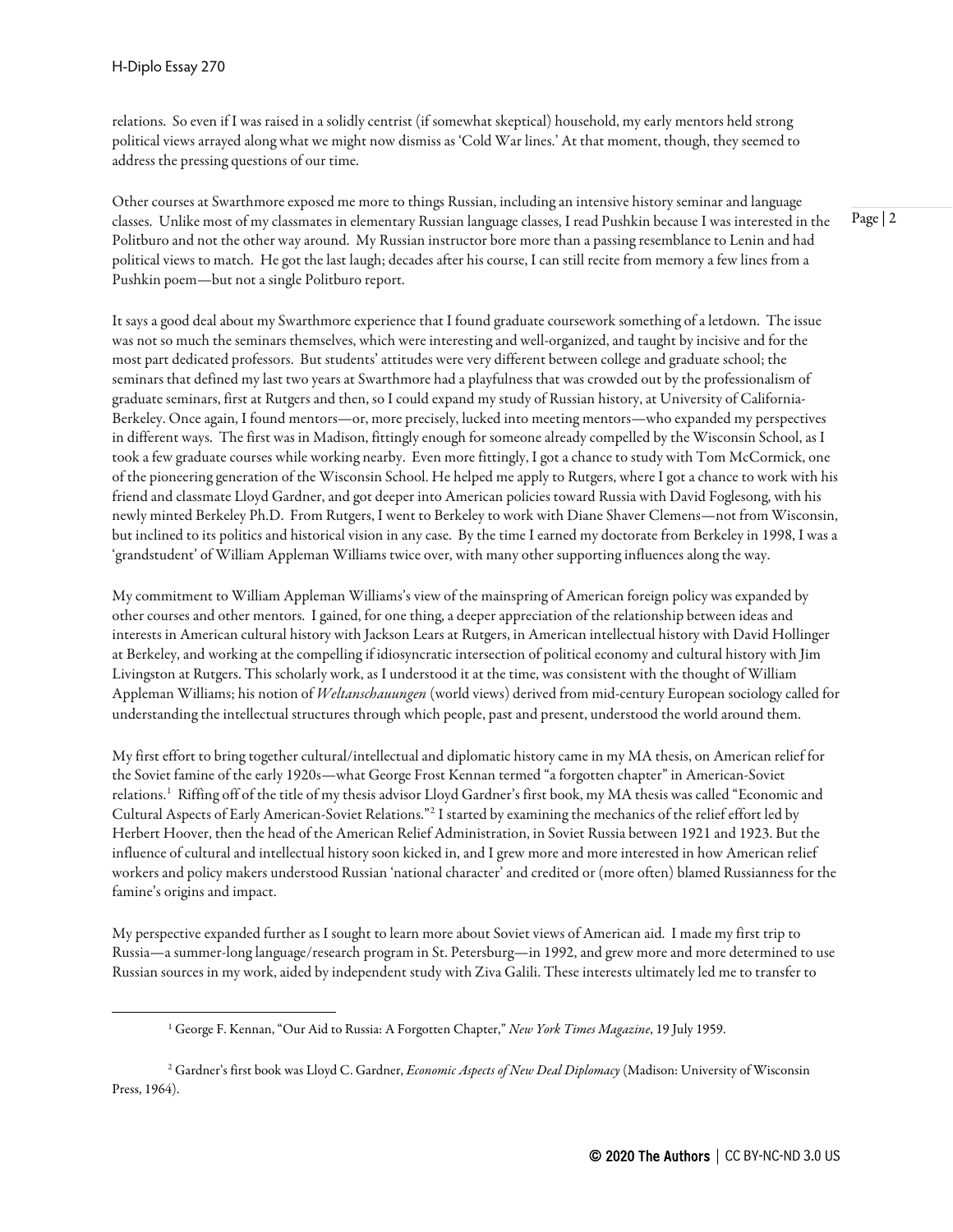Berkeley, with its renowned Russian history faculty and not one but two area studies centers focused on that part of the world. (Berkeley, by virtue of its longstanding internationalism as well as its size, seemingly covered the globe with such centers; I recall getting lost in one building and finding myself in the offices of the Finnish Studies Program. Not wanting to be too closely associated with Russia in those quarters, I just asked how to exit the building). Learning Russian history from the mensch of all mentors Reggie Zelnik, as well as from Nicholas Riasanovsky and Yuri Slezkine, I had the chance to make Russia a serious part of my dissertation work—and completed dual 'major' fields in U.S.and Russian history (actually, 'Late Modern Europe,'a category that seemed to exist only at Berkeley, but for all intents and purposes Russian history). With David Hollinger providing much professional and intellectual guidance, and Diane Shaver Clemens offering staunch support for all of her students, I had something of a 'dream team' of advisors at Berkeley. Between the professors, the library, and of course the profusion of outdoor cafes and cheap taquerias, Berkeley was the ideal place to write a dissertation.

My Berkeley research project grew from the seed of my Rutgers MA thesis on the famine of the 1920s. My doctoral dissertation explored American attitudes and policies toward Russia during its period of most intensive industrialization, from the elder George Kennan to the younger. (The younger being the diplomat, then a nonagenarian, whose namesake cousin was a journalist and speaker on Russian affairs). While I might have begun the project imagining it as inspired by William Appleman Williams's dissertation/first book, it certainly evolved. I grew especially interested in American ideas about Russia, whether published or in diplomatic correspondence, and how these changed along with Russia itself. Along the way, I found my way, as so many diplomatic historians have, to George F. Kennan. I was in no sense a convert to his way of thinking, but was attracted by his writing and compelled to understand his peculiar relationship to the two countries he knew best, America and Russia. I still have a shelf of books split between Williams and Kennan, representing two approaches to the Cold War, to historical study, and to the world.

Somewhere in the process of researching and writing the dissertation, which became *Modernization from the Other Shore* (2003), my Williams-school arguments took new forms.<sup>3</sup> Rather than focusing on economic interests, I grew more and more interested in conceptions of economics and economic actors. What I had found in my MA thesis—that American experts and officials understood Russian events through "Russian character"—seemed to apply to other settings as well. American intervention in the Russian Civil War, a topic of interest to both Williams and Kennan, seemed to me closely tied to ideas that Russians were unable to rule themselves; they were "sheep without a shepherd," so the United States was supporting "shepherds" among the White Russian generals. By the same token, many prominent American reporters softpedalled the devastating famine of the early 1930s with reference to Russians' innate laziness; "without the immediate stimulus of hunger," the argument went, "they would not work."[4](#page-2-1) Other chapters of the book read dispatches from Kennan and his fellow diplomats, as well as decades of reporting from Russia, in terms of Russian national character.

My second book, begun after I started teaching at Brandeis University in 1999, was in many ways a continuation of my first; if my dissertation looked at American ideas of Russia before WWII, my second, which became *Know Your Enemy*(2009), picked up the story where the first left off—with George Kennan still visible (if now on the sidelines).[5](#page-2-2) I will confess now to twinges of topic envy; I watched my cohort of friends, colleagues, and conference pals embark on exciting and very different projects while I was writing "volume 2" of a history of America's Russia expertise. Those feelings aside, "volume 2" differed substantially from "volume 1," *Modernization from the Other Shore*. My dissertation had examined a motley crew of individual "freaks and nuts" (as the University of Chicago's pre-WWII Russia expert termed himself and his colleagues). But in the 1940s, Russian Studies became an organizational juggernaut, a leading edge in the emerging area studies complex that reshaped American humanities and social sciences for decades. So I got a chance to learn from intellectual historians

<span id="page-2-2"></span><span id="page-2-1"></span><sup>5</sup> David C. Engerman, *Know Your Enemy: The Rise and Fall of America's Soviet Experts* (Oxford: Oxford University Press, 2009).

<span id="page-2-0"></span><sup>3</sup> David C. Engerman, *Modernization from the Other Shore: American Intellectuals and the Romance of Russian Development*  (Cambridge, Mass.: Harvard University Press, 2003).

<sup>4</sup> Engerman, *Modernization*, 95, 171.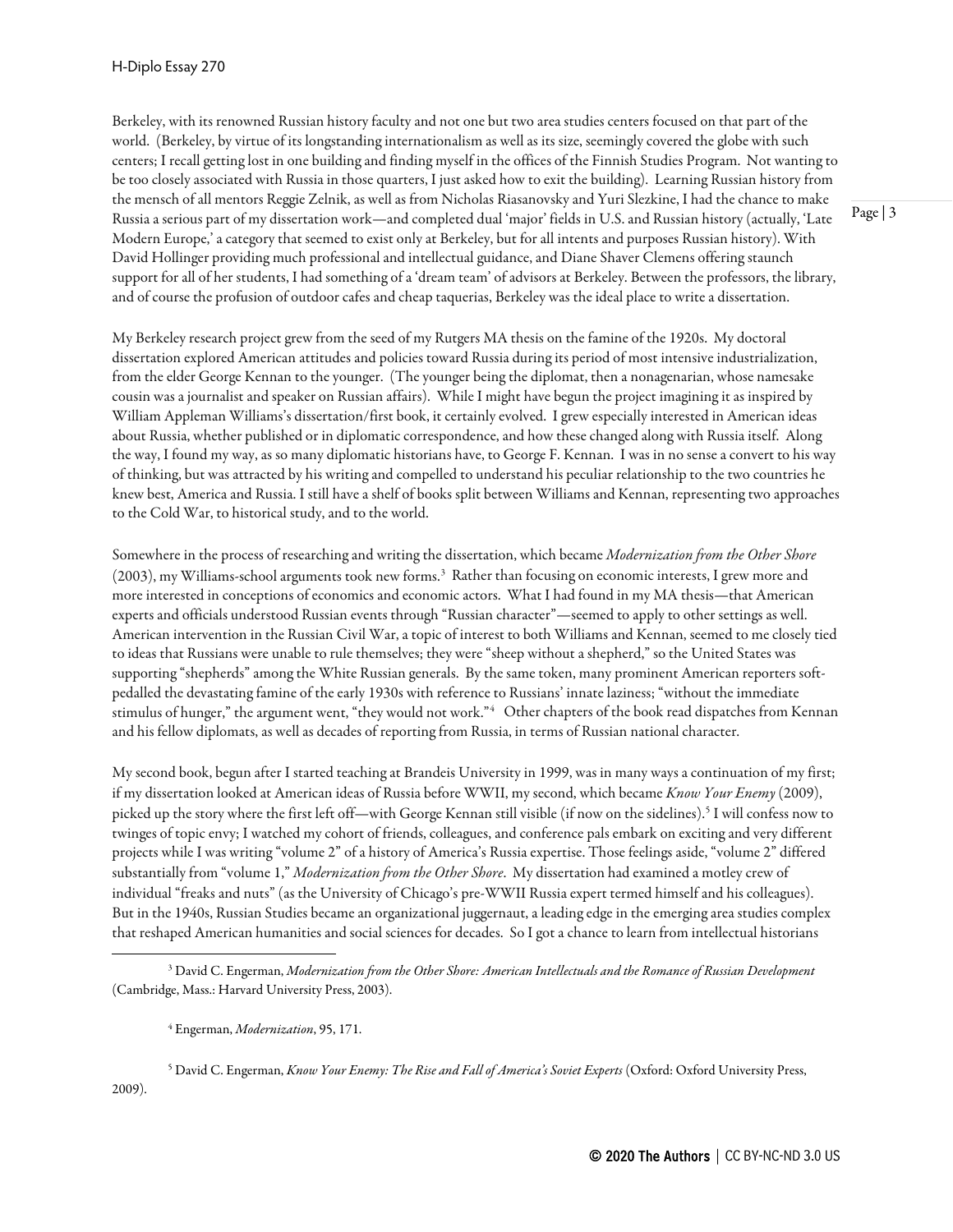and historians of science. While I made the rounds of the usual diplomatic archives—the presidential libraries and the NARA mother ship at College Park—*Know Your Enemy* was more squarely in intellectual history than my first book had been. Diplomats and policy-makers appeared less often, and typically for their encounters with academic life.

One particularly interesting part of the research was the chance to speak with many of the participants, some of whom were students in the first years of organized Russian Studies in the 1950s. This was a time-consuming and exciting process, though ultimately not the most productive; as much as I enjoyed the opportunity to speak with the subjects of my historical work, their recollections worked best in conjunction with other forms of documentation. I recall walking into the lobby of the Slavic Studies (then AAASS, now ASEEES) meeting in about 2005, looking around and seeing hundreds of primary sources. I reached two conclusions from the research process, aside from any findings about the topic itself. First of all, I learned, belatedly, the importance of being answerable to one's primary sources. I don't mean this in the sense of agreeing with them, or of taking their recollections as fact. But I needed to understand their own views even—especially—if I saw things differently. I learned this lesson too late to save me from a critical review of my first book based in part on a snarky comment I made in print; my comment prevented us from laying out our meaningful points of disagreement. Second, I came to realize that few people like to be 'historicized,' to see their own experiences as the result of broader trends and forces rather than individual decisions. In my experience, historians (ironically) dislike being historicized even more than others. Nevertheless, the research gave me the chance to meet a number of legendary scholars, and to interview the likes of Madeleine Albright (Columbia Ph.D. in Political Science), whom I bumped into while waiting for a flight; she recounted her experiences over a serving of 'airport chili,' replete with bread bowl and plastic spoon.

I pursued a few side projects as I worked on both my first and second books on Russia expertise, most likely due to a combination of restlessness and topic envy. For purely selfish reasons (so I could assign the book in class), I helped get the Cold War classic *The God That Failed* (1949 / 2001) back into print; it compiled the personal accounts of six radicals who had been close to Communism before or during World War II but had abandoned the cause.<sup>[6](#page-3-0)</sup> While the post-Cold War world was already a decade old by the time that book appeared, questions of Communist Party membership still seemed relevant, at least to those of us who came of intellectual age in the Cold War. Looking back with 2020 vision, the issues seem quite remote, and remind me how much my teaching has changed as well. My sophomore tutorial on Marxist thought now seems all but irrelevant to present-day politics or scholarship. And my lecture course on Socialism and Communism in America seems similarly outdated. What I recall most about that class today didn't happen in the classroom: on my usual Tuesday/Friday early-morning schedule, I was teaching about utopian socialism when the September 11th attacks took place.

A second side gig on histories of development lasted longer. Together with a few colleagues, I helped coedit a book, *Staging Growth* (2003), that highlighted a variety of different historical approaches to the topic.[7](#page-3-1) The topic had, with only Nick Cullather and Dennis Merrill as exceptions, been the near-exclusive domain of social scientists.[8](#page-3-2) My contribution to that volume looked at Harvard and MIT scholars' engagement with India, especially during the Kennedy administration. Conveniently, the archives for that project were all arrayed along the Red Line of the Boston 'T' (subway).

<span id="page-3-0"></span><sup>6</sup> Richard Crossman, ed., *The God That Failed*, with a new Foreword by David C. Engerman (New York: Columbia University Press, 2001).

<span id="page-3-1"></span><sup>7</sup> David C. Engerman, Nils Gilman, Mark Haefele, and Michael Latham, eds., *Staging Growth: Modernization, Development, and the Global Cold War* (Amherst: University of Massachusetts Press, 2003).

<span id="page-3-2"></span><sup>8</sup> Nick Cullather, "Fuel for the Good Dragon: The United States and Industrial Policy in Taiwan, 1950-1965," *Diplomatic History* 20:1 (January 1996), 1-26. Dennis Merrill, *Bread and the Ballot: The United States and India's Economic Development, 1947-1963* (Chapel Hill: University of North Carolina Press, 1990).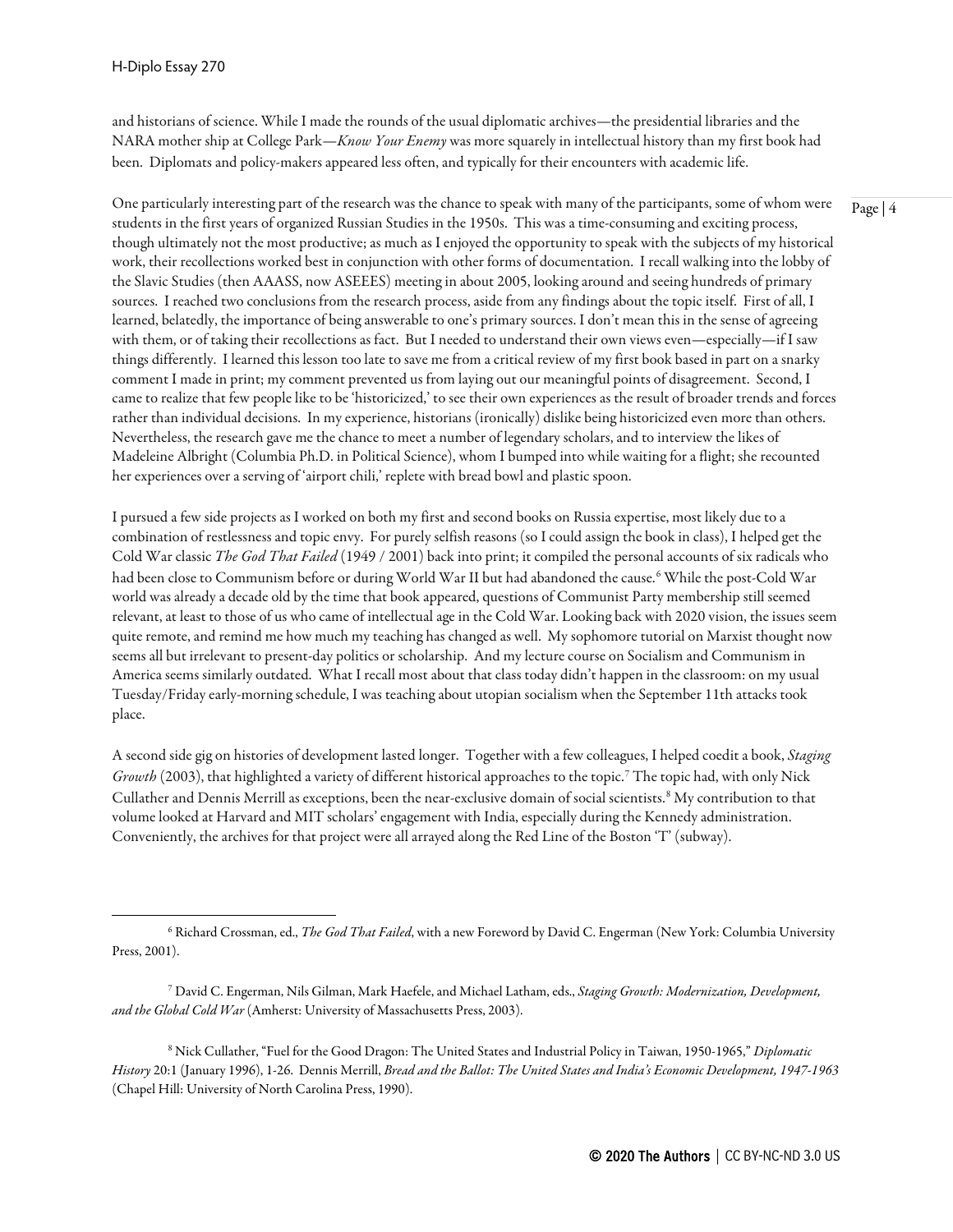With the completion of *Know Your Enemy*, I finally moved the sideshow to center stage. I began working on what became *The Price of Aid* (2018), an account of American and Soviet economic and military aid to India during the Cold War.<sup>[9](#page-4-0)</sup> Considering that I started work on this project when my wife and I had two young children (newborn and age 4), the decision to take on such a travel-intensive project was ill-advised; the Red Line of the'T' was replaced by trips to Moscow, New Delhi, and of course Abilene, Kansas. A few longish research trips were trying for all concerned. Within three years, though, the calculations shifted; we turned summer trips to research sites—Washington, London, Berlin, Geneva—into part of the fabric of family life. A particular highlight was the chance to take my children (by then ages 9 and 13) to New Delhi where I gave some book talks. I don't credit these trips for instilling in my daughter a love of travel, but they did at the very least nurture it. She's still not interested in joining me in Abilene, though.

While I started out thinking of this project as watching India navigate between Cold War superpowers, my research in India quickly led me to invert the story. Geopolitical competition did not bring ideological differences to India; instead, domestic differences within India brought the Cold War powers into India. As Bruce Schulman put it in our late lamented local reading group on 20th-century history, Americans and Soviets saw development as a Cold War tool—but in India the Cold War was a tool for development. Coming to this conclusion was a bit of a surprise for me; after all, I came to the topic trained in U.S.and Soviet history, with little experience regarding India other than one leg of a backpacking trip before starting graduate school. I was also keenly aware that some scholars of South Asia look with particular wariness on interlopers who tell the history of that region only with foreign sources. Fortunately, I once again came across mentors and friends (old and new) who helped orient me to South Asian scholarship, scholars, resources—and to the topographies of dispute in this fiercely contested field.

The topic of development has its William Appleman Williams-ian qualities: the use of development aid to expand, promote, and/or impose a global economic system that benefited the United States, the celebration of an American ideology of global markets and flows of goods, capital, and (in some moments) people. And yet I would be hard-pressed to identify Williams as an inspiration for any element of *The Price of Aid*. My interest in the United States, however strong, was nevertheless diluted by so much attention to other countries. And the sorts of granular work in diplomatic archives was a far cry from Williams's impressively broad and sweeping generalizations about ideologies at work. And yet Williams's notion of *Weltanschauungen* remains a core part of *The Price of Aid*, and of my interest in development assistance more generally. I am trying to see multiple worldviews at play: not just unitary American, Soviet, and Indian (I'll avoid scare-quotes here) ones, but also divisions within each country and alliances and resonances across national borders.

My current research moves further still from American history even if it remains focused on economic ideas. At first I was looking for an avenue to narrate the history of development ideas and practices over the latter half of the twentieth century, and had settled on a handful of economist/practitioners who mapped out the contours of development thought. But as I complained about having to go through a bumbling and unconvincing explanation for why I chose those particular economists, a brilliant junior colleague helped me rethink my choices. So I'm now looking at a slightly larger group of South Asian economists who all studied together in the 1950s and went on to play leading roles in Western intellectual life, international organizations, and first and foremost in their own countries.

I have to admit, somewhat apologetically, that this current project makes little direct use of my training in American and Russian history. This new project suggests just how much my own thoughts about the place of the Cold War in twentiethcentury history havechanged. For each of my first three books, the Cold War stood at the center of my analysis. But here, in spite of my graduate training, the United States and the Soviet Union recede. Of course, the end of the Cold War shouldn't mean the end of Cold War history—much to the relief of historians of Renaissance and Reformation, I'm sure. But the ideological divisions at global and national levels that animated my first books seem quite removed from current concerns.

<span id="page-4-0"></span><sup>9</sup> David C. Engerman, *The Price of Aid: The Economic Cold War in India* (Cambridge: Harvard University Press, 2018).